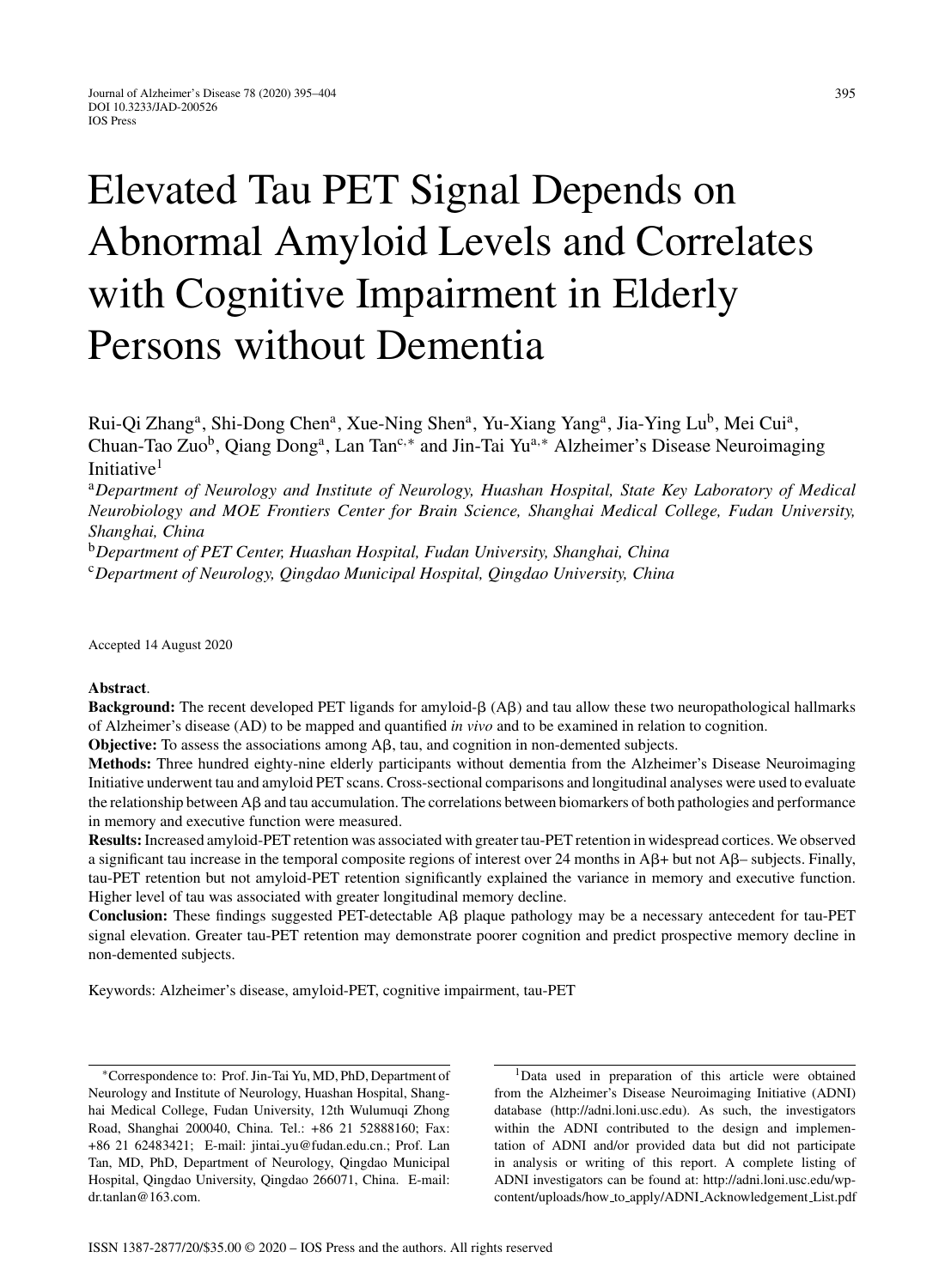## **INTRODUCTION**

Alzheimer's disease (AD) is characterized by the pathological deposition of both amyloid- $\beta$  (A $\beta$ ) and tau. In the research framework proposed by the National Institute on Aging-Alzheimer's Association (NIA-AA) workgroup, Alzheimer's pathologic change refers to the early stage of the Alzheimer's continuum, defined *in vivo* by biomarkers as abnormal  $\overrightarrow{AB}$  deposition but normal tau status. The term "Alzheimer's disease" would be applied when biomarker evidence of both  $\text{A}\beta$  and pathologic tau was present [1]. The  $\text{A}\beta$  cascade hypothesis proposes that amyloidosis induces the spread of pathologic tau and that pathological tau subsequently leads to neurodegeneration which eventually causes cognitive decline [1–4].

Recently, the developed positron emission tomography (PET) ligands for  $A\beta$  [5, 6] and tau [7] permit the investigation of these two neuropathological hallmarks of AD *in vivo*. Previous PET imaging studies showed that in clinically normal subjects with a negative amyloid-PET scan, tau-PET retention was limited largely to medial temporal lobe [8], whereas in subjects with positive amyloid PET scans, cross-sectional comparisons suggested increasing and progressive tau-PET retention in widespread cortices [8].

Despite the growing cross-sectional tau-PET imaging literature, only a few studies examined longitudinal change in tau-PET signal. Previous longitudinal studies indicated that the rate of tau retention associated with baseline tau retention and  $\text{A}\beta$  status measured by amyloid-PET [8-10]. Further evaluation of the way in which tau changes over time could be critical to understand the interaction between amyloid and tau in promoting neurodegeneration and cognitive impairment in AD [8].

Cortical composite and regional tau-PET standard uptake value ratio (SUVr) has been reported to correlate with cognitive impairment [11–16], but the relationship between tau-PET SUVr and specific cognitive domains varies across studies [15–19]. Besides, inconsistent results were found on how  $A\beta$  and tau correlated with cognition. While some studies concluded that only tau tangles correlated with cognition and clinical symptoms [13, 20], others showed that  $A\beta$  and tau were synergistically associated with cognitive decline [20].

Here, we hypothesize that increased amyloid level can predict increased tau-PET deposit in certain regions of interest (ROI), and increased tau is associated with memory and executive function decline. We stratified a large cohort of non-demented elderly participants from the Alzheimer's Disease Neuroimaging Initiative (ADNI) into two groups by  $A\beta$ status using florbetapir PET imaging. The differences in baseline retention and prospective change of tau pathology as measured by [F-18]-AV-1451 PET between groups was investigated. We then evaluated the associations of baseline tau burden and baseline  $\overrightarrow{AB}$  burden with the rate of prospective tau accumulation. Finally, we analyzed the relative contributions of  $A\beta$ , tau, and the potential synergy of these pathologies in the prediction of memory and executive function performance and longitudinal decline.

## **MATERIALS AND METHODS**

#### *Study subjects and ADNI database*

We obtained the data used in this article from the Alzheimer's Disease Neuroimaging Initiative-3 (ADNI-3) database [\(http://adni.loni.usc.edu\)](http://adni.loni.usc.edu). ADNI is a longitudinal multi-center natural history study designed to characterize clinical imaging, genetic, and biochemical biomarkers for early detection and tracking of AD. In 2016, ADNI-3 was initiated with an expanded goal of determining the relationships between the clinical, cognitive, imaging, genetic, and biochemical biomarker characteristics across the entire spectrum of AD, in which 1,070–2,000 participants were enrolled across cognitively normal (CN), mild cognitive impairment (MCI), and AD dementia cohorts in ADNI-3. Detailed inclusion and exclusion criteria are presented in the database. Importantly, ADNI-3 added brain scans that detect tau protein tangles (tau-PET), a key indicator of the disease (<http://adni.loni.usc.edu/about>). This study was approved by institutional review boards of all contributing research institutions, and informed consent in writing was acquired from all subjects or authorized agents [\(http://adni.loni.usc.edu/methods/](http://adni.loni.usc.edu/methods/documents) documents).

We recruited three hundred eighty-nine nondemented subjects from ADNI-3 who had both amyloid and tau PET scans at baseline. We chose 2 years as the time window for longitudinal analyses [8, 10]. Tau-PET scans were performed for 104 participants at month 12 and for 68 at month 24. Meanwhile, 18 and 56 participants received amyloid-PET scans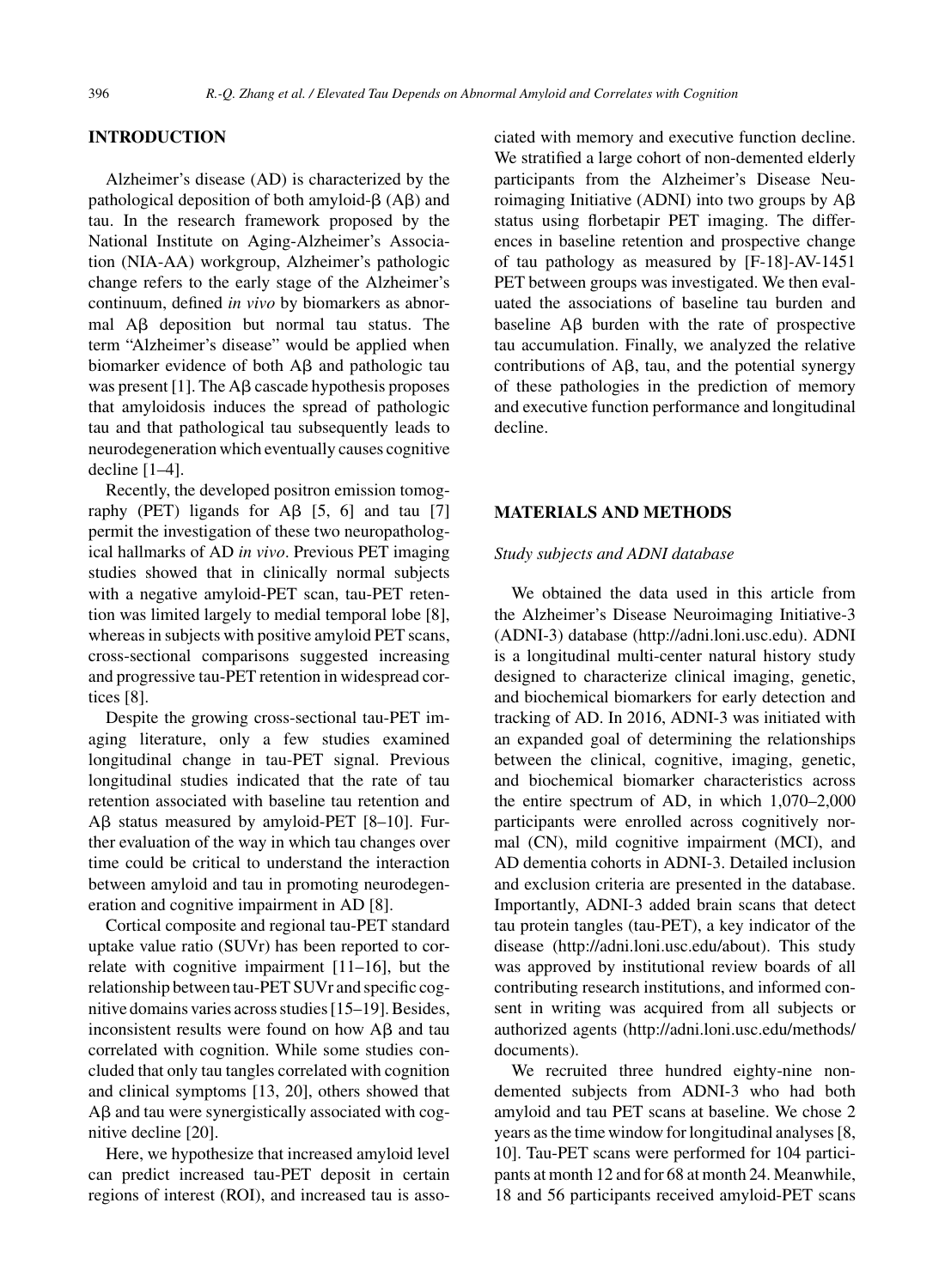at month 12 and month 24, respectively. Either CN or MCI participants were included in this present study. The diagnostic criteria for CN and MCI in ADNI were previously described [21]. Diagnostic grouping was based on the most recent change in clinical diagnosis evaluation provided by the ADNI Clinical Core. Participants were also classified by  $\text{A}\beta$  elevated status as amyloid positivity  $(A\beta+)$  or negative  $(A\beta-)$  using amyloid-PET global cortical SUVr.

#### *Imaging acquisition and analysis*

PET imaging was performed at each ADNI site according to standardized protocols, which was published previously [20]. Data of tau PET imaging assessed by [F-18]-AV-1451 and of amyloid PET imaging assessed by florbetapir ([F-18]-AV-45) were pre-processed by UC Berkeley and Lawrence Berkeley National Laboratory.

In the present study, the amyloid-PET cortical summary values were computed as the average of the mean SUVr in the four main cortical regions (frontal, anterior/posterior cingulate, lateral parietal, and lateral temporal) using the amyloid-PET mean and volume of each sub-regions. The amyloid-PET SUVR was normalized by the whole cerebellum reference region [22]. Amyloid positivity was defined as amyloid-PET cortical summary SUVr > 1.11 based on the University of California, Berkeley quantification [6, 23]. This cutoff was equivalent to the upper 95% confidence interval above the mean of a group of young normal controls, and was recommended by ADNI [24]. The tau-PET SUVr was calculated based on mean tau-PET uptake normalized to uptake in a grey matter masked cerebellum reference region as previously described [20]. We calculated a previously reported temporal composite SUVr to capture the characteristics of cross-sectional and longitudinal tau-PET. The temporal composite was calculated as the voxel-number weighted average of tau-PET SUVr in the entorhinal cortex, amygdala, parahippocampal, fusiform, inferior temporal, and middle temporal regions of interest [10, 25]. This meta-region of interest was defined in a previous study with a crosssectional design to separate cognitively unimpaired subjects with  $A\beta$ + and cognitive impaired subjects with  $A\beta$ - [25]. Another longitudinal tau-PET study showed this temporal composite could effectively capture the annual change of tau-PET SUVr [10]. Partial volume correction (PVC) was not applied to Tau-PET and amyloid-PET data.

#### *Cognitive assessment*

All subjects underwent cognitive assessment based on Mini-Mental State Examination (MMSE) score, Alzheimer's Disease Assessment Scale, 11- Item Subscale (ADAS11) score, and composite scores on two cognitive domains, namely memory and executive function. The composite score for memory was composed of scores of the Rey's Auditory Vocabulary List Test (RAVLT), ADAS11, Logical Memory (LM), and MMSE recall scores [26]. The composite score for executive function included Category Fluency (animals and vegetables scores), Trail Making Test (TMT) A and B, Digit span backwards, Wechsler Adult Intelligence Scale-Revised (WAIS-R) Digit Symbol Substitution, and five Clock drawing items (circle, symbol, numbers, hands, time) [20, 27]. These tests were administered as previously described [\(http://adni.loni.usc.edu/methos/](http://adni.loni.usc.edu/methos/documents) documents).

#### *Statistical analysis*

Baseline characteristics were compared between  $A\beta$ + and  $A\beta$ – subjects using 2-tailed Wilcoxon ranksum tests for continuous variables and  $\chi^2$  tests for categorical variables.

We used analyses of covariance to evaluate differences in regional and temporal composite tau-PET SUVr across clinical diagnosis groups and  $\text{A}\beta$  status, adjusting for baseline age, gender, educational years, and *APOE*  $\varepsilon$ 4 carriage. Planned contrasts within the model evaluated differences among CN and MCI subjects by A $\beta$  status (i.e., within the A $\beta$ +, or  $A\beta$ - subgroups). Similarly, the tau-PET SUVr were also compared within each diagnostic group  $(i.e., CN, or MCI subgroups) according to A $\beta$  status$ through planned contrasts [14]. Log transformation was applied to tau-PET SUVr to fulfill normality assumptions.

Mixed effect model was fitted to evaluate the annual tau change in temporal composite ROI with covariates including baseline temporal composite tau-PET SUVr, age, gender, educational years, and  $APOE$   $\varepsilon$ 4 carriage in A $\beta$ + and A $\beta$ - groups separately [8]. We subsequently examined baseline cortical  $A\beta$ (continuous) and baseline temporal composite tau as predictors of the rate of regional tau accumulation in separate models, adjusting for age, gender, educational years, and *APOE*  $\varepsilon$ 4 carriage. For an exploratory analysis, we also examined baseline temporal composite tau as predictor of the annualized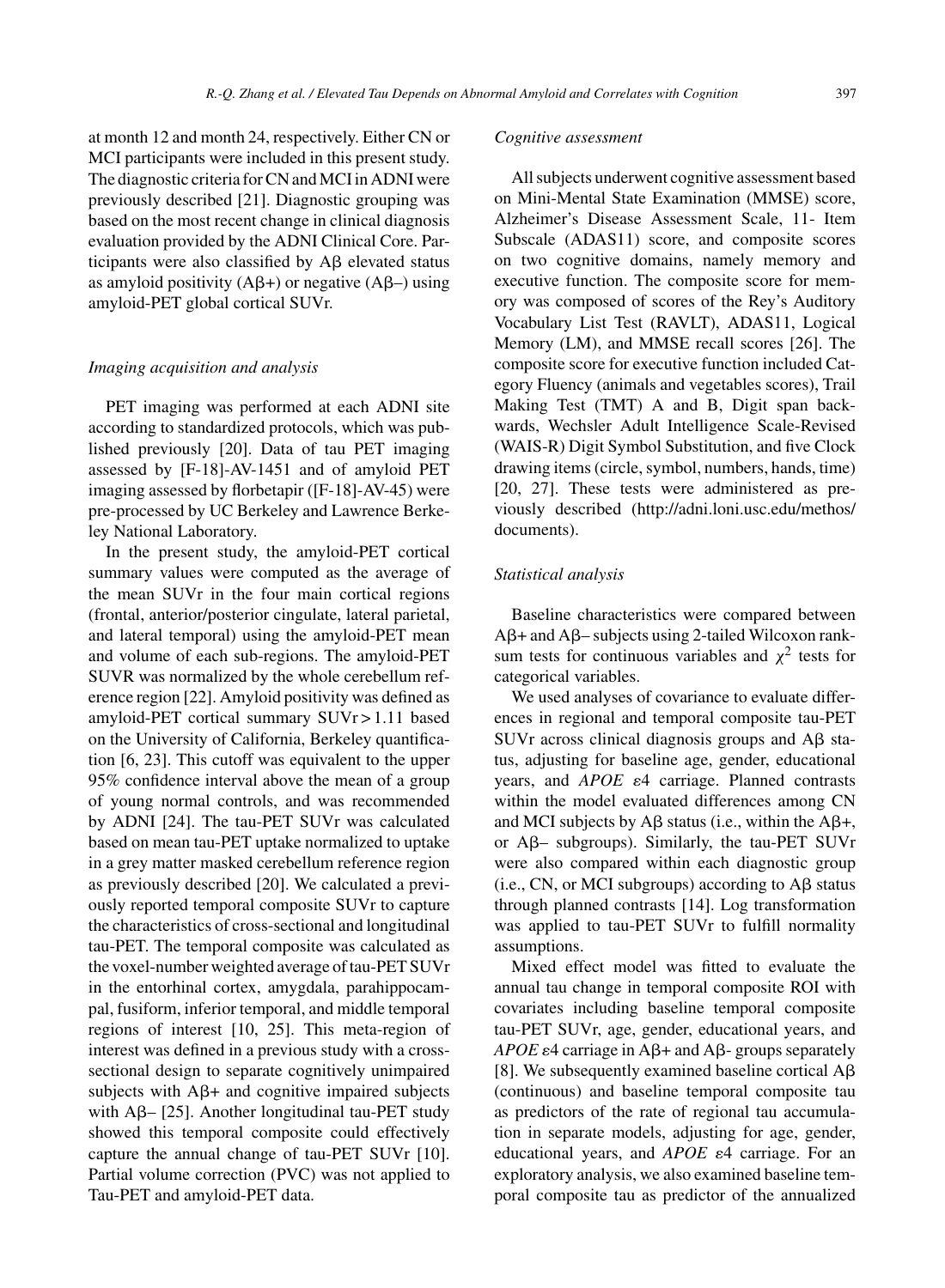| Characteristics of the Participants <sup>1</sup> |               |               |               |         |  |  |
|--------------------------------------------------|---------------|---------------|---------------|---------|--|--|
|                                                  | Total         | $A\beta +$    | $A\beta-$     | P       |  |  |
| n                                                | 389           | 160           | 229           |         |  |  |
| Age, mean $y(SD)$                                | 71.45 (6.427) | 72.85 (6.439) | 70.52 (6.258) | < 0.001 |  |  |
| Gender: female, $n$ (%)                          | 202 (51.9%)   | 83 (51.9%)    | 119 (52.0%)   | 0.986   |  |  |
| Education, mean y (SD)                           | 16.64 (2.585) | 16.48 (2.528) | 16.75 (2.623) | 0.181   |  |  |
| % APOE $\varepsilon$ 4 carriers, n $(\%)$        | 113 (32.6%)   | 71 (50.8%)    | $42(20.2\%)$  | < 0.001 |  |  |
| MMSE, mean (SD)                                  | 28.60 (1.715) | 28.11 (2.028) | 28.94 (1.359) | < 0.001 |  |  |
| ADAS11, mean (SD)                                | 9.63 (3.896)  | 8.95 (3.247)  | 10.60 (4.509) | 0.001   |  |  |
| n (Composite Mem and EF)                         | 365           | 149           | 216           |         |  |  |
| Composite Mem, mean (SD)                         | 0.80(0.695)   | 0.61(0.731)   | 0.93 (0.638)  | < 0.001 |  |  |
| Composite EF, mean (SD)                          | 0.70(0.695)   | 0.57(0.886)   | 0.99(0.854)   | < 0.001 |  |  |

Table 1 Characteristics of the Participants<sup>1</sup>

1Data were mean (SD) or number (%) unless otherwise stated. Participants with amyloid-PET cortical summary  $SUVr > 1.11$  were classified as amyloid- $\beta$  positive; those with amyloid-PET cortical summary  $SUVr \le 1.11$  were classified as the amyloid- $\beta$  negative. n, number;  $A\beta +$ , amyloid- $\beta$  positive; Aβ-, amyloid-β negative; MMSE, Mini-Mental State Examination; ADAS11, Alzheimer's Disease Assessment Scale, 11-Item Subscale; Mem, memory; EF, executive function.

change of cortical  $\mathsf{A}\mathsf{B}$ , adjusting for age, gender, educational years, and *APOE*  $\varepsilon$ 4 carriage.

We assessed the correlations between biomarkers of both pathologies and cognition with multiple linear regression models. Baseline memory and executive function composite scores were used as dependent variables, with baseline cortical amyloid-PET retention (continuous) and baseline temporal composite tau-PET retention as simultaneous predictors. Age, gender, educational years, and  $APOE \varepsilon 4$  carriage were regarded as confounding variables. Then we added the two-way interaction between baseline cortical  $A\beta$  and baseline temporal composite tau to this model to determine whether the association between tau and cognitive impairment was modified by  $A\beta$ levels [16]. We then examined baseline cortical  $A\beta$ and baseline temporal composite tau as simultaneous predictors of longitudinal memory and executive function change in the same mixed effect model, and we subsequently added the three-way interaction between  $\text{A}\beta$ , tau and time to this model.

Statistical significance was defined as *p* < 0.05 for all analyses. Statistical analyses were performed using the R statistical software (version 3.6.1) and SPSS Statistics 23.

## **RESULTS**

Table 1 showed the demographics and baseline characteristics for the 389 subjects with available tau-PET and amyloid-PET scans, including  $160$  A $\beta$ + subjects and 229 A $\beta$ – subjects. A $\beta$ + subjects were older (*p* < 0.001); were more likely to be *APOE*  $\epsilon$ 4 carriers ( $p$  < 0.001); and had lower MMSE score

(*p* < 0.001), higher ADAS11 score (*p* = 0.001), lower composite memory score (*p* < 0.001), and lower composite executive function score  $(p < 0.001)$ . There were no significant differences in educational years and gender composition between  $A\beta$ + and  $A\beta$ – subjects. Demographics were also presented by clinical diagnostic groups (Supplementary Table 1).

Table 2 showed the different patterns of crosssectional tau-PET signal in  $A\beta$ + and  $A\beta$ – subjects. In  $A\beta$ + subjects, the temporal composite and other regional tau-PET SUVr was elevated for MCI compared with the CN (Temporal composite: *p* < 0.001; Frontal: *p* = 0.002; Occipital: *p* = 0.02; Parietal:  $p = 0.002$ ; Temporal:  $p < 0.001$ ). Within the  $\mathbf{A}\mathbf{\beta}$ - group, the differences in tau-PET SUVr between CN and MCI were detected in temporal composite ROI ( $p = 0.031$ ), frontal lobe ( $p = 0.014$ ), and temporal lobe  $(p=0.041)$ . Within CN and MCI group, the tau-PET SUVr of  $A\beta$ + subjects significantly elevated in the temporal composite (CN: *p* < 0.001; MCI: *p* < 0.001), frontal lobe (CN:  $p = 0.003$ ; MCI:  $p = 0.003$ ), parietal lobe (CN:  $p =$ 0.002; MCI:  $p = 0.001$ ), occipital lobe (CN:  $p = 0.223$ ; MCI:  $p = 0.007$ ), and temporal lobe (CN: *p* < 0.001; MCI: *p* < 0.001). As shown in Fig. 1, temporal composite tau-PET SUVr was higher for MCI group compared to the CN group and for the  $A\beta$ + compared to the  $A\beta$ – [14].

Figure 2 showed the significant longitudinal change of temporal composite tau-PET SUVr over  $24$  months in A $\beta$ + but not A $\beta$ – subjects. The baseline temporal composite tau retention was significantly higher in the  $\mathbf{A}\mathbf{\beta}$ + subjects compared to  $\mathbf{A}\mathbf{\beta}$ – subjects [1.25(0.120) versus 1.14(0.083), between-group difference  $p < 0.001$ ]. In the A $\beta$ + group, the tau-PET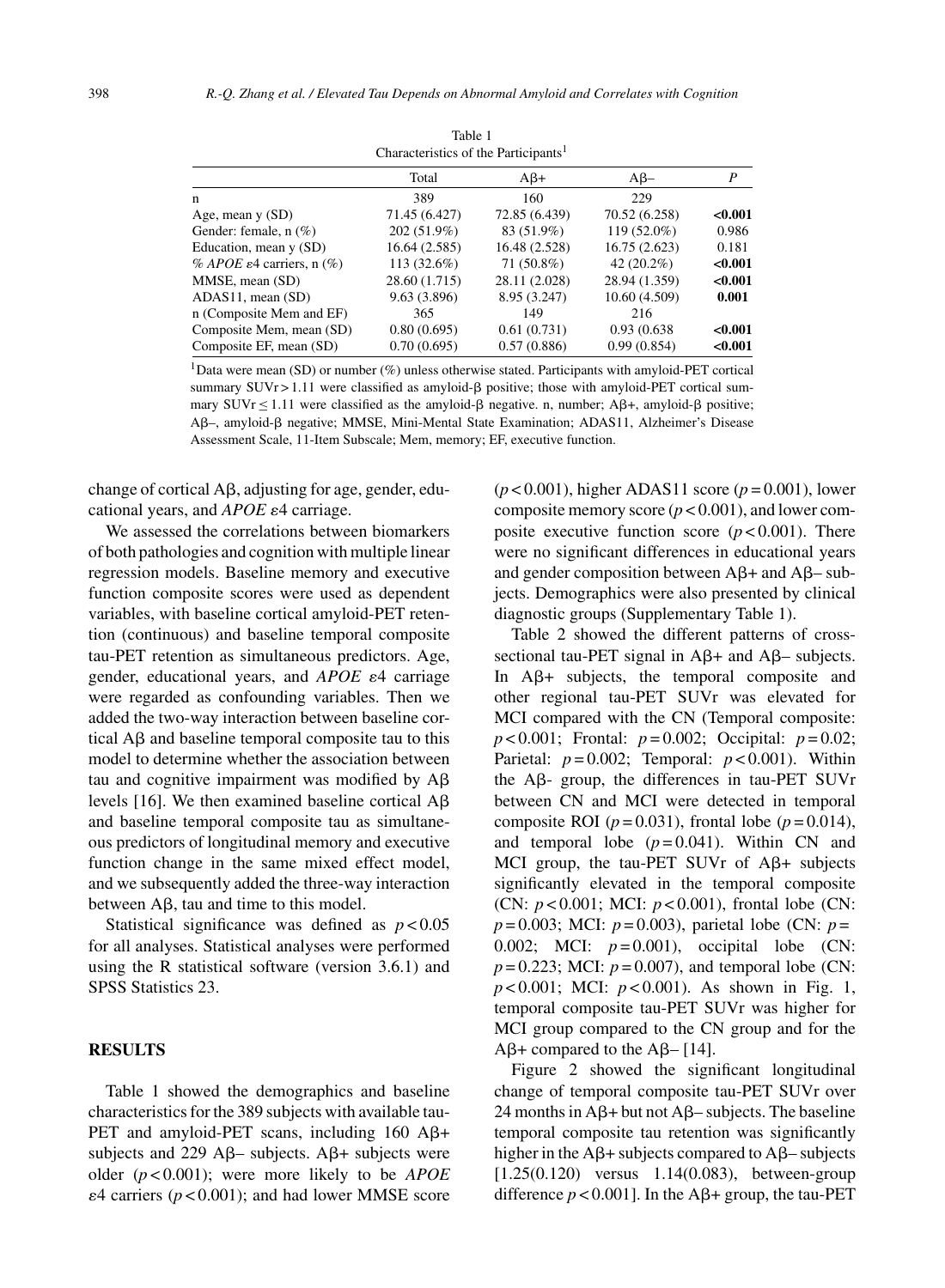|                                                    | CN                         | <b>MCI</b>                    | P <sup>a</sup> |
|----------------------------------------------------|----------------------------|-------------------------------|----------------|
|                                                    | $n = 255$ A $\beta$ + = 92 | $n = 134$ A <sub>B</sub> +=68 | CN versus MCI  |
| Temporal composite region of interest <sup>2</sup> |                            |                               |                |
| $A\beta + SUVr$                                    | 1.19(0.138)                | 1.37(0.313)                   | < 0.001        |
| $A\beta$ – SUVr                                    | 1.13(0.085)                | 1.14(0.099)                   | 0.031          |
| $p^b$ : A $\beta$ +versus A $\beta$ -              | < 0.001                    | < 0.001                       |                |
| Frontal                                            |                            |                               |                |
| $A\beta + SUVr$                                    | 1.06(0.091)                | 1.14(0.198)                   | 0.002          |
| $A\beta$ – SUVr                                    | 1.02(0.083)                | 1.04(0.089)                   | 0.014          |
| $p^b$ : A $\beta$ – versus A $\beta$ -             | 0.003                      | 0.003                         |                |
| Occipital                                          |                            |                               |                |
| $A\beta + SUVr$                                    | 1.09(0.134)                | 1.16(0.180)                   | 0.02           |
| $A\beta$ -SUVr                                     | 1.06(0.090)                | 1.06(0.087)                   | 0.159          |
| $p^b$ : A $\beta$ + versus A $\beta$ -             | 0.223                      | 0.007                         |                |
| Parietal                                           |                            |                               |                |
| $A\beta + SUVr$                                    | 1.05(0.092)                | 1.14(0.021)                   | 0.002          |
| $A\beta$ – SUVr                                    | 1.01(0.082)                | 1.02(0.078)                   | 0.059          |
| $p^b$ : A $\beta$ + versus A $\beta$ -             | 0.002                      | < 0.001                       |                |
| <b>Temporal</b>                                    |                            |                               |                |
| $A\beta + SUVr$                                    | 1.16(0.119)                | 1.30(0.258)                   | < 0.001        |
| $A\beta$ – SUVr                                    | 1.10(0.084)                | 1.12(0.091)                   | 0.041          |
| $p^b$ : Aβ+ versus Aβ-                             | < 0.001                    | < 0.001                       |                |
| <b>Striatum</b>                                    |                            |                               |                |
| $A\beta + SUVr$                                    | 1.34(0.154)                | 1.40(0.159)                   | 0.054          |
| $A\beta$ – SUVr                                    | 1.32(0.160)                | 1.36(0.166)                   | 0.111          |
| $p^b$ : Aβ+ versus Aβ-                             | 0.893                      | 0.648                         |                |

Table 2 Tau-PET SUVr by clinical diagnostic group and amyloid status<sup>1</sup>

<sup>1</sup>Data were shown in mean (SD) or number unless otherwise stated. Participants with amyloid-PET cortical summary  $SUVr > 1.11$  were classified as amyloid- $\beta$  positive; those with amyloid-PET cortical summary  $\text{SUVr} \leq 1.11$  were classified as the amyloid-β negative. Comparison were adjusted for baseline age, gender, educational years and *APOE*  $\varepsilon$ 4 carriage. Log transformation was applied to tau-PET SUVr to fulfill normality assumptions. n, number;  $A\beta +$ , amyloid- $\beta$ positive; A $\beta$ –, amyloid- $\beta$  negative; CN, cognitively normal, MCI, mild cognitive impairment; SUVr, standard uptake value ratio.

SUVr increased significantly [Estimated annualized change  $(95\%CI) = 0.01(0.004 \sim 0.018)$ ,  $p = 0.003$ ]. In the  $\mathsf{A}\mathsf{B}$ - group, the tau-PET SUVr remained unchanged over time [Estimated annualized change (95%CI) = 0.00(–0.009∼0.006), *p* = 0.722].

As shown in Table 3, baseline cortical  $\overrightarrow{AB}$  burden and baseline temporal composite tau burden were associated with longitudinal regional tau accumulation. Higher levels of  $\mathsf{A}\mathsf{B}$  were associated with greater longitudinal tau change in temporal composite ROI  $[\beta = 0.05 \pm 0.013, p < 0.001]$ , occipital lobe  $[\beta = 0.04 \pm 0.012, p = 0.005]$ , parietal lobe  $[\beta = 0.04 \pm 0.012, p = 0.005]$ , and temporal lobe  $[\beta = 0.04 \pm 0.012, p = 0.001]$ . Greater baseline tau in temporal composite ROI also related to greater tau accumulation in temporal composite ROI  $[\beta = 0.05 \pm 0.015, p < 0.001]$ , occipital lobe  $[\beta = 0.03 \pm 0.014, p = 0.020]$ , parietal lobe  $[\beta = 0.04 \pm 0.014, p = 0.008]$ , and temporal lobe [ $\beta = 0.05 \pm 0.014$ ,  $p = 0.001$ ]. The effect of baseline  $temporal composite tau on annualized A\beta change was$ 

additionally investigated and we did not find evidence of a significant relationship between prospective A $\beta$  change and baseline temporal composite tau  $[\beta = 0.02 \pm 0.022, p = 0.265]$ .

The associations of  $\overrightarrow{AB}$  and tau with cognition were lastly examined (Table 4; Supplementary Table 2). Greater temporal cortical tau at baseline was related to poorer memory  $[\beta = -1.32 \pm 0.464]$  $p = 0.004$  and executive function  $[\beta = -1.47 \pm 0.604]$  $p = 0.015$ ]. In contrast, the relationships between baseline cortical  $\text{A}\beta$  and cognitive performances did not reach statistical significance and were considerably smaller in magnitude than those observed for baseline temporal composite tau [memory composite:  $\beta = -0.24 \pm 0.62$ ,  $p = 0.693$ ; executive functional composite:  $\beta = -0.41 \pm 0.807$ ,  $p = 0.611$ ]. In the longitudinal analyses, baseline temporal composite tau predicted greater longitudinal decline in the memory composite  $[\beta = -0.41 \pm 0.189, p = 0.033]$ , but baseline cortical  $\overrightarrow{AB}$  was not associated with the memory change. Neither  $\text{A}\beta$  nor tau was observed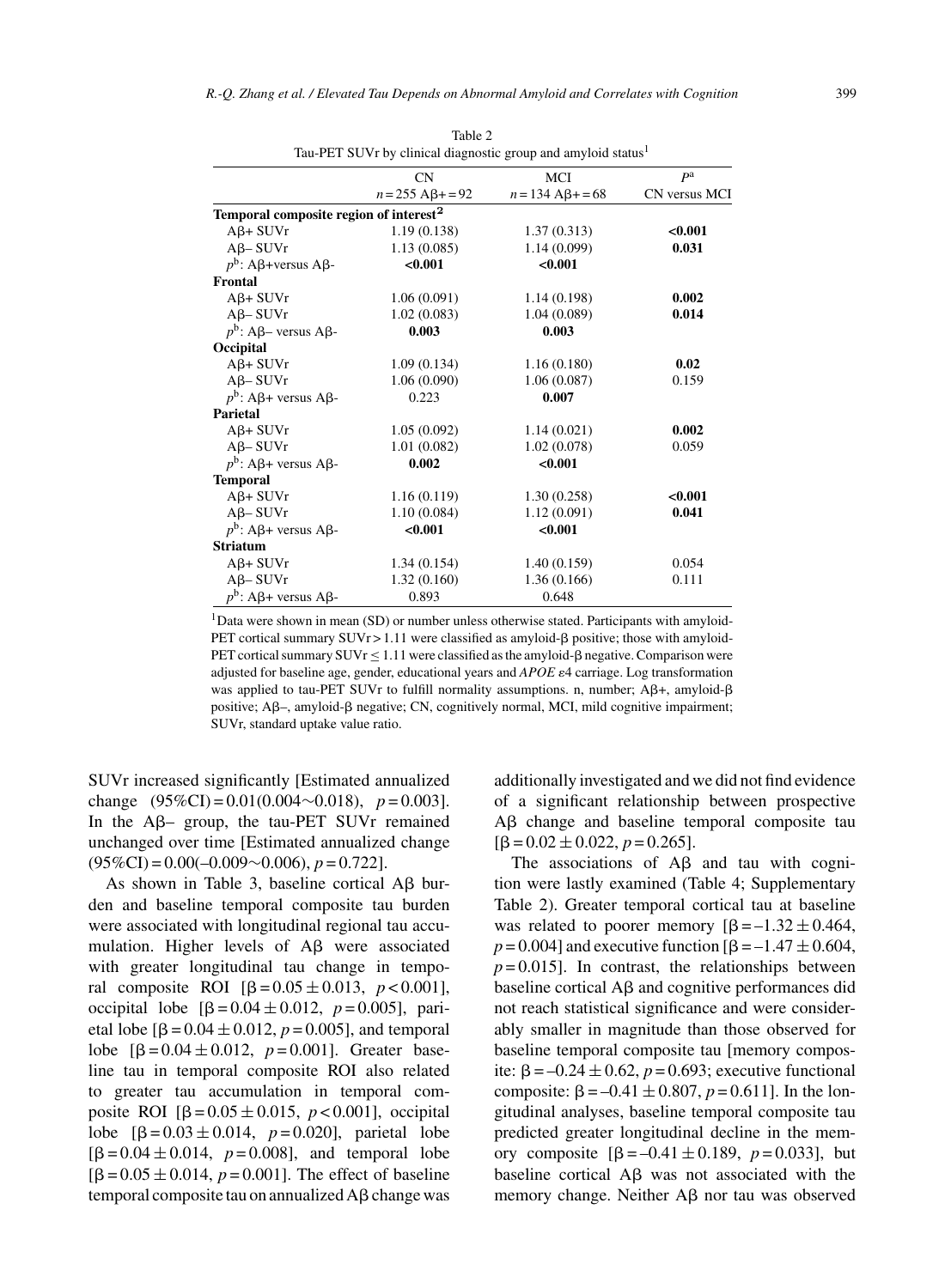

Fig. 1. Temporal composite tau-PET SUVr by clinical diagnostic cohort and amyloid status. Box plot of temporal composite tau-PET SUVr by diagnostic cohort and amyloid status of all 389 participants. Participants with amyloid-PET cortical summary  $SUVr > 1.11$  were classified as amyloid- $\beta$  positive; those with amyloid-PET cortical summary  $SUVr \le 1.11$  were classified as the amyloid- $\beta$  negative.  $p$  values are from the analysis of covariance with planned contrast. The box plot whiskers extend to the lowest and highest data points within 1.5 times the inter quartile range from the lower and upper quartiles. The dots represent individual points.  $A\beta(+)$ , amyloid- $\beta$  positive;  $A\beta(-)$ , amyloid- $\beta$  negative; CN, cognitively normal, MCI, mild cognitive impairment; SUVr, standard uptake value ratio.



Fig. 2. Estimated temporal composite tau-PET SUVr annualized change. Participants with amyloid-PET cortical summary  $SUVr > 1.11$  were classified as amyloid- $\beta$  positive; those with amyloid-PET cortical summary  $SUVr \le 1.11$  were classified as the  $amyloid-\beta$  negative.  $A\beta(+)$ , amyloid- $\beta$  positive;  $A\beta(-)$ , amyloid- $\beta$ negative; SUVr, standard uptake value ratio.

to be associated with prospective change of executive function. The interaction between  $\text{A}\beta$  and tau did not show significant effect on cross-sectional and

Table 3 Effects of baseline Tau and baseline cortical  $\text{A}\beta$  on prospective tau

|                        | change <sup>1</sup>                                           |                                                 |
|------------------------|---------------------------------------------------------------|-------------------------------------------------|
|                        | <b>Baseline</b><br>temporal<br>composite<br>$tau \times Time$ | <b>Baseline</b><br>cortical<br>$AB \times Time$ |
| Temporal composite ROI | 0.05(0.015)                                                   | 0.05(0.013)                                     |
|                        | p < 0.001                                                     | $p = 0.001$                                     |
| Frontal                | 0.02(0.014)                                                   | 0.02(0.013)                                     |
|                        | $p = 0.146$                                                   | $p = 0.164$                                     |
| Occipital              | 0.03(0.014)                                                   | 0.04(0.012)                                     |
|                        | $p = 0.020$                                                   | $p = 0.005$                                     |
| Parietal               | 0.04(0.014)                                                   | 0.04(0.012)                                     |
|                        | $p = 0.008$                                                   | $p = 0.005$                                     |
| Temporal               | 0.05(0.014)                                                   | 0.04(0.012)                                     |
|                        | $p = 0.001$                                                   | $p = 0.001$                                     |
| Striatum               | 0.004(0.017)                                                  | 0.00(0.015)                                     |
|                        | $p = 0.819$                                                   | $p = 0.862$                                     |

1Data were Estimate (standard errors) unless otherwise stated. All models include covariates for baseline age, gender, educational years and *APOE* ε4 carriage. Log transformation was applied to tau-PET standard uptake value ratio (SUVr) to fulfill normality assumptions.  $A\beta$ , amyloid- $\beta$ ; ROI, regions of interest.

Table 4 Effects of baseline Tau and baseline cortical  $\text{A}\beta$  on cognitive performance at baseline<sup>1</sup>

|               | Aβ             | Tau            | $A\beta \times Tau$ |
|---------------|----------------|----------------|---------------------|
| Composite Mem | $-0.24(0.620)$ | $-1.32(0.464)$ | 0.19(0.53)          |
|               | $p = 0.693$    | $p = 0.004$    | $p = 0.714$         |
| Composite EF  | $-0.41(0.807)$ | $-1.47(0.604)$ | 0.24(0.69)          |
|               | $p = 0.611$    | $p = 0.015$    | $p = 0.727$         |

1Data were Estimate (standard errors) unless otherwise stated. All models include covariates for baseline age, gender, educational years and *APOE* ε4 carriage. Aβ, amyloid-β; Mem, memory; EF, executive function.

longitudinal cognitive performance for composites of memory and executive function, which indicated that the effect of tau on cognition was not modified by  $A\beta$ .

#### **DISCUSSION**

This study investigated the different patterns of cross-sectional tau-PET signal in  $A\beta$ + and  $A\beta$ groups. In the longitudinal analysis, we observed a significant increase in temporal composite ROI over 24 months. This increase was amyloid-dependent, correlated with baseline tau burden. Finally, tau-PET retention significantly explained the variance in memory and executive function composite scores, and this was independent of the amyloid-PET retention. Elevated tau-PET signal could predict prospective memory decline.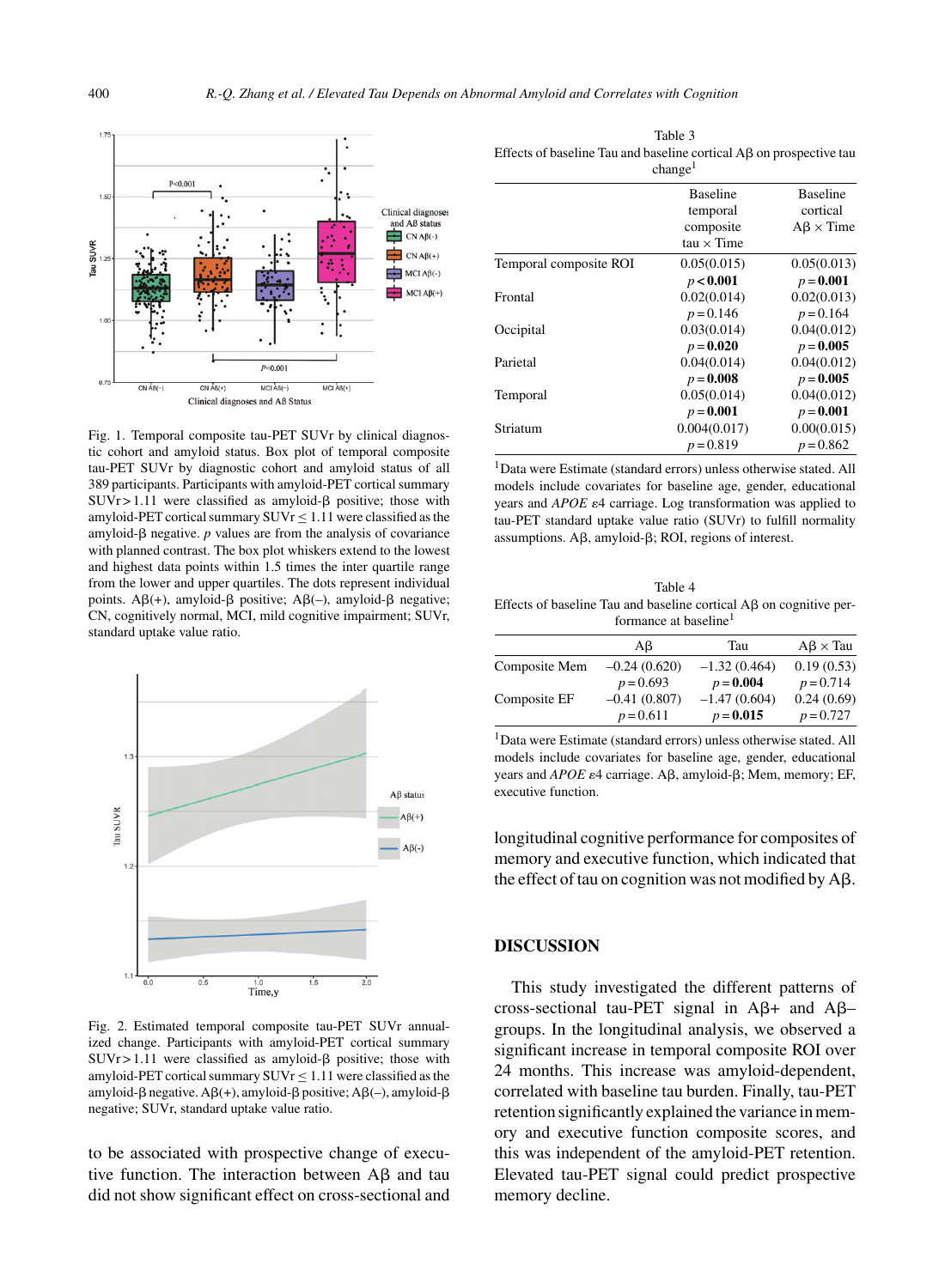According to the research framework proposed by NIA-AA, cognitively unimpaired individuals with normal amyloid PET were not in the Alzheimer's continuum and cognitively unimpaired individuals with abnormal amyloid PET were early in the Alzheimer's continuum [1]. We found that elevated tau retention in CN A $\beta$ + subjects relative to CN A $\beta$ – subjects. This replicated previous reports that  $\overrightarrow{AB}$  and tau PET measures were correlated, even among CN [16]. Furthermore, this change was not confined to the temporal lobe, suggesting that early tau accumulation may not be as spatially restricted as implied in Braak staging [10, 28]. Taken together, subjects with abnormal amyloid-PET scans may have increasing tau-PET retention in widespread cortices, even at very early stage of AD.

In subjects with positive amyloid-PET scans, cross-sectional comparisons suggested as the disease progresses, pathological tau accumulated within and beyond the temporal lobe. In subjects with negative amyloid-PET scans, the increasing tau retention was limited to temporal lobe and frontal lobe. These findings suggested that  $\overline{AB}$  plaques may potentiate the spread of tau beyond the temporal lobe [8]. Previous studies identified a propagation pathway for tau accumulation. Particularly, media/inferior temporal lobe areas projected pathways of tau-propagation toward the anterior pole, lateral and postero-medial temporal cortex, and midline frontal regions such as the orbitofrontal cortex [29]. In the present study, we found the different spatial pattern of tau progression in A $\beta$ + and A $\beta$ – subjects. This suggested that A $\beta$ might be associated with the tau propagation patterns. Further studies are wanted to investigate of association of  $A\beta$  and tau propagation pathway.

Early in the disease, tau-PET SUVr was elevated in the temporal composite ROI ( $CN$  A $\beta$ – versus  $CN$  $A\beta$ +). This indicated that this ROI could capture the change in tau PET seen early in the Alzheimer's continuum. While later in the disease, the temporal composite tau-PET SUVr increased as the disease progressed ( $CN A\beta + \text{versus } MCI A\beta +$ ). These results suggested that rather than measure progression as change from lower to higher Braak stages, progression could also be measured as increasing tau-PET SUVr within this temporal composite ROI. Thus, quantification of change in tau-PET can be accomplished [10].

The absence of measurable change in temporal composite tau in  $\mathsf{A}\mathsf{B}$ - subjects, in contrast to the significant change in  $\mathbf{A}\mathbf{B}$ + subjects (Fig. 2), suggested that amyloid deposition may be a necessary

antecedent for tau accumulation [4, 9]. Mixed effect model also pointed to baseline cortical  $\text{A}\beta$  as the predictor of the rate of tau accumulation (Table 3). The amyloid-cascade hypothesis suggests that  $A\beta$ accelerates the spread of tau, disrupting function and initiating neurodegeneration in distributed brain networks, resulting in cognitive decline. This hypothetical model remains to be tested with clinical trails with anti-A $\beta$  therapeutic agents [30]. Additionally, we did not find evidence of significant association between  $A\beta$  change and baseline tau burden. This may also support the temporal ordering in the above model.

The rate of different regional tau accumulation varied as a function of the baseline composite temporal tau burden (Table 3). This result was consistent with the hypothesis of trans-synaptic spread of tau [31, 32], in which it would be expected that the higher the baseline tau burden, the greater the number of neurons affected. This, in turn, would cause a greater number of at-risk synapses and thus, a greater degree of elevation in tau over the observation period [8]. This finding may also suggest that temporal cortex areas are the main "giver" regions for tau signal and the temporal lobe pathology progresses distantly [29].

We found baseline temporal composite tau was significantly associated with memory and executive function impairment. This was in agreement with the pathology literature, which suggested that tau tangles but not  $\text{A}\beta$  plaques correlated with cognition [33]. Tau tangles are also associated with neurodegeneration [34–36] and are likely to be part of the chain of events leading to cortical dysfunction and cognitive impairment. We also found higher levels of tau may demonstrate prospective memory decline. Our results raised the possibility that halting tau accumulation would prevent cognitive decline, and trials would benefit from tau-PET to identify participants at risk of cognitive decline [20]. Furthermore, baseline cortical  $\text{A}\beta$  was not closely associated with memory and executive function decline, and the association between tau and cognitive decline was independent of the amyloid-PET retention. This was consistent with previous work suggesting that tau-PET signal was more proximal to cognitive decline than amyloid-PET signal [20]. However, there were other studies showing both  $\text{A}\beta$  and tau were required for memory decline during preclinical stages of AD [11, 16].

Our study had some limitations. In this study, we only focused on the tau accumulation in composite regions of interest and did not capture the detailed topographic characteristics of tau change. Thus, further longitudinal tau-PET studies may test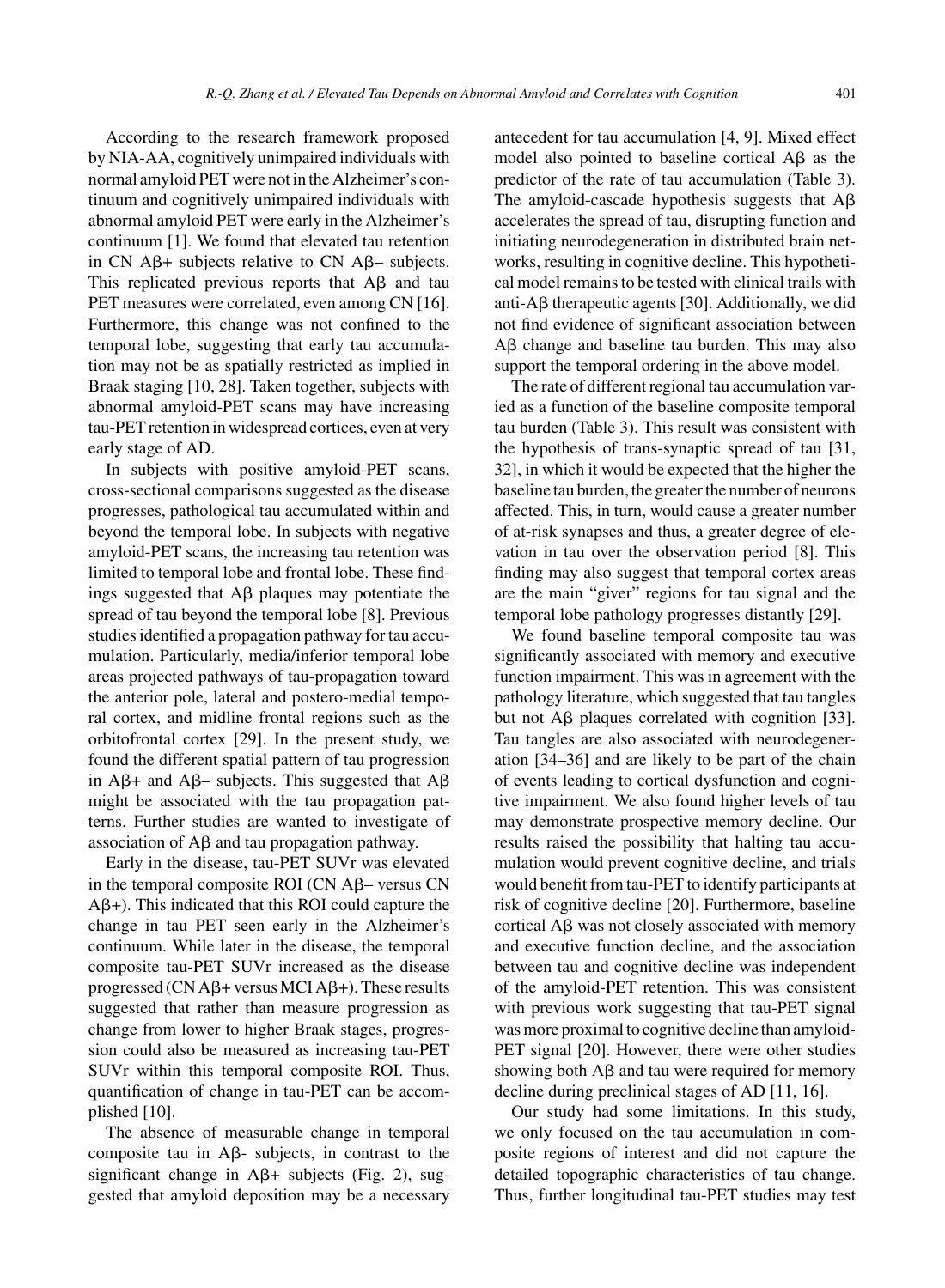the sequential pattern of tau accumulation and its associations with amyloid and cognition. Additionally, our analyses considered data without partial volume correction. Partial volume correction can reduce contamination from regions in which offtarget binding is common into neighboring regions of interest. Our inferences of these PET imaging need to be scrutinized further in data with partial volume correction.

## *Conclusions*

Our findings suggested elevated tau-PET biomarker may be dependent on PET-detectable amyloid- $\beta$  plaque pathology. Baseline cortical A $\beta$ burden could accelerate the tau accumulation. Thus it is possible that anti- $\Delta\beta$  therapeutic agents might prevent further accumulation of tau, which may slow cognitive decline. Moreover, tau-PET retention but not amyloid-PET retention significantly explained the variance in memory and executive function composite scores and demonstrated the prospective memory decline. Thus, changes in tau burden measured by tau-PET imaging might yield a stable, reliable and accurate statements about cognition and disease progression.

## **ACKNOWLEDGMENTS**

This study was supported by grants from the National Natural Science Foundation of China (91849126), Shanghai Municipal Science and Technology Major Project (No.2018SHZDZX01) and ZHANGJIANG LAB, Tianqiao and Chrissy Chen Institute, and the State Key Laboratory of Neurobiology and Frontiers Center for Brain Science of Ministry of Education, Fudan University. Data collection and sharing for this project was funded by the Alzheimer's Disease Neuroimaging Initiative (ADNI) (National Institutes of Health Grant U01 AG024904) and DOD ADNI (Department of Defense award number W81XWH-12-2-0012). ADNI is funded by the National Institute on Aging, the National Institute of Biomedical Imaging and Bioengineering, and through generous contributions from the following: AbbVie, Alzheimer's Association; Alzheimer's Drug Discovery Foundation; Araclon Biotech; BioClinica, Inc.; Biogen; Bristol-Myers Squibb Company; CereSpir, Inc.; Cogstate; Eisai Inc.; Elan Pharmaceuticals, Inc.; Eli Lilly and Company; EuroImmun; F. Hoffmann-La Roche Ltd and its affiliated company Genentech, Inc.; Fujirebio; GE Healthcare; IXICO Ltd.; Janssen Alzheimer Immunotherapy Research & Development, LLC.; Johnson & Johnson Pharmaceutical Research & Development LLC.; Lumosity; Lundbeck; Merck & Co., Inc.; Meso Scale Diagnostics, LLC.; NeuroRx Research; Neurotrack Technologies; Novartis Pharmaceuticals Corporation; Pfizer Inc.; Piramal Imaging; Servier; Takeda Pharmaceutical Company; and Transition Therapeutics. The Canadian Institutes of Health Research is providing funds to support ADNI clinical sites in Canada. Private sector contributions are facilitated by the Foundation for the National Institutes of Health [\(http://www.fnih.org](http://www.fnih.org)). The grantee organization is the Northern California Institute for Research and Education, and the study is coordinated by the Alzheimer's Therapeutic Research Institute at the University of Southern California. ADNI data are disseminated by the Laboratory for Neuro Imaging at the University of Southern California.

Authors' disclosures available online [\(https://](https://www.j-alz.com/manuscript-disclosures/20-0526r2) www.j-alz.com/manuscript-disclosures/20-0526r2).

## **SUPPLEMENTARY MATERIAL**

The supplementary material is available in the electronic version of this article: [https://dx.doi.org/](https://dx.doi.org/10.3233/JAD-200526) 10.3233/JAD-200526.

## **REFERENCES**

- [1] Jack CR, Jr., Bennett DA, Blennow K, Carrillo MC, Dunn B, Haeberlein SB, Holtzman DM, Jagust W, Jessen F, Karlawish J, Liu E, Molinuevo JL, Montine T, Phelps C, Rankin KP, Rowe CC, Scheltens P, Siemers E, Snyder HM, Sperling R, Contributors (2018) NIA-AA Research Framework: Toward a biological definition of Alzheimer's disease. *Alzheimers Dement* **14**, 535-562.
- [2] Jack CR, Jr., Holtzman DM (2013) Biomarker modeling of Alzheimer's disease. *Neuron* **80**, 1347-1358.
- [3] Jack CR, Knopman DS, Jagust WJ, Shaw LM, Aisen PS, Weiner MW, Petersen RC, Trojanowski JQ (2010) Hypothetical model of dynamic biomarkers of the Alzheimer's pathological cascade. *Lancet Neurol* **9**, 119-128.
- [4] Jack CR, Knopman DS, Jagust WJ, Petersen RC, Weiner MW, Aisen PS, Shaw LM, Vemuri P, Wiste HJ, Weigand SD, Lesnick TG, Pankratz VS, Donohue MC, Trojanowski JQ (2013) Tracking pathophysiological processes in Alzheimer's disease: An updated hypothetical model of dynamic biomarkers. *Lancet Neurol* **12**, 207-216.
- [5] Mintun M, LaRossa G, Sheline Y (2006) [11C]PIB in a nondemented population: Potential antecedent marker of Alzheimer disease. *Neurology* **67**, 446-452.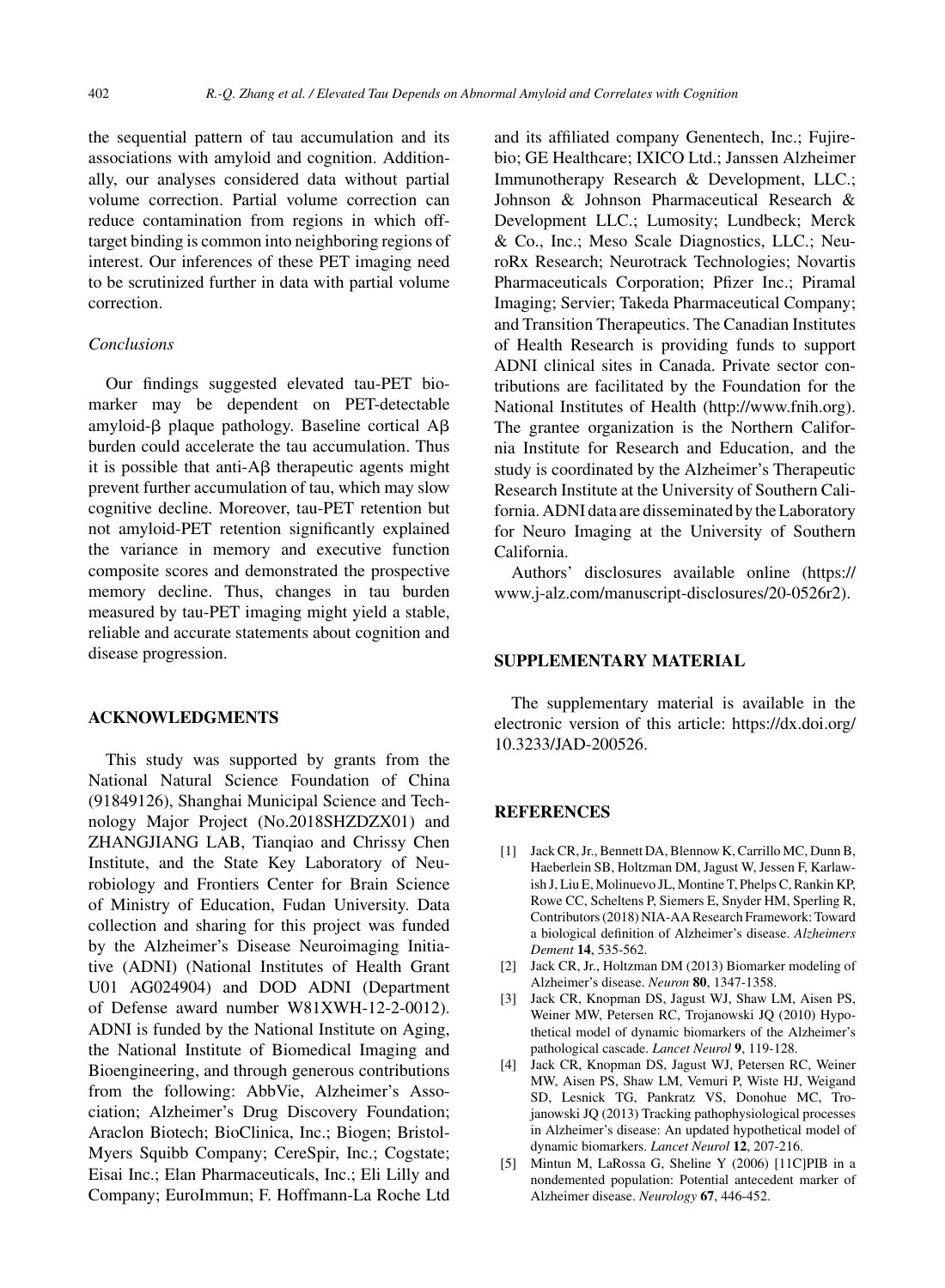- [6] Clark CM, Schneider JA, Bedell BJ, Beach TG, Bilker WB, Mintun MA, Pontecorvo MJ, Hefti F, Carpenter AP, Flitter ML, Krautkramer MJ, Kung HF, Coleman RE, Doraiswamy PM, Fleisher AS, Sabbagh MN, Sadowsky CH, Reiman EM, Zehntner SP, Skovronsky DM, AV45-A07 Study Group ft (2011) Use of Florbetapir-PET for imaging  $\beta$ -amyloid pathology. *JAMA* **305**, 275-283.
- [7] Marquie M, Normandin MD, Vanderburg CR, Costantino IM, Bien EA, Rycyna LG, Klunk WE, Mathis CA, Ikonomovic MD, Debnath ML, Vasdev N, Dickerson BC, Gomperts SN, Growdon JH, Johnson KA, Frosch MP, Hyman BT, Gomez-Isla T (2015) Validating novel tau positron emission tomography tracer [F-18]-AV-1451 (T807) on postmortem brain tissue.*Ann Neurol* **78**, 787-800.
- [8] Pontecorvo MJ, Devous MD, Kennedy I, Navitsky M, Lu M, Galante N, Salloway S, Doraiswamy PM, Southekal S, Arora AK, McGeehan A, Lim NC, Xiong H, Truocchio SP, Joshi AD, Shcherbinin S, Teske B, Fleisher AS, Mintun MA (2019) A multicentre longitudinal study of flortaucipir (18F) in normal ageing, mild cognitive impairment and Alzheimer's disease dementia. *Brain* **142**, 1723-1735.
- [9] Hanseeuw BJ, Betensky RA, Jacobs HIL, Schultz AP, Sepulcre J, Becker JA, Cosio DMO, Farrell M, Quiroz YT, Mormino EC, Buckley RF, Papp KV, Amariglio RA, Dewachter I, Ivanoiu A, Huijbers W, Hedden T, Marshall GA, Chhatwal JP, Rentz DM, Sperling RA, Johnson K (2019) Association of amyloid and tau with cognition in preclinical Alzheimer disease: A longitudinal study. *JAMA Neurol* **76**, 915-924.
- [10] Jack CR, Jr., Wiste HJ, Schwarz CG, Lowe VJ, Senjem ML, Vemuri P, Weigand SD, Therneau TM, Knopman DS, Gunter JL, Jones DT, Graff-Radford J, Kantarci K, Roberts RO, Mielke MM, Machulda MM, Petersen RC (2018) Longitudinal tau PET in ageing and Alzheimer's disease. *Brain* **141**, 1517-1528.
- [11] Betthauser TJ, Koscik RL, Jonaitis EM, Allison SL, Cody KA, Erickson CM, Rowley HA, Stone CK, Mueller KD, Clark LR, Carlsson CM, Chin NA, Asthana S, Christian BT, Johnson SC (2020) Amyloid and tau imaging biomarkers explain cognitive decline from late middle-age. *Brain* **143**, 320-335.
- [12] Johnson KA, Schultz A, Betensky RA, Becker JA, Sepulcre J, Rentz D, Mormino E, Chhatwal J, Amariglio R, Papp K, Marshall G, Albers M, Mauro S, Pepin L, Alverio J, Judge K, Philiossaint M, Shoup T, Yokell D, Dickerson B, Gomez-Isla T, Hyman B, Vasdev N, Sperling R (2016) Tau positron emission tomographic imaging in aging and early Alzheimer disease. *Ann Neurol* **79**, 110-119.
- [13] Okamura N, Furumoto S, Fodero-Tavoletti MT, Mulligan RS, Harada R, Yates P, Pejoska S, Kudo Y, Masters CL, Yanai K, Rowe CC, Villemagne VL (2014) Non-invasive assessment of Alzheimer's disease neurofibrillary pathology using 18F-THK5105 PET. *Brain* **137**, 1762-1771.
- [14] Pontecorvo MJ, Devous MD, Sr., Navitsky M, Lu M, Salloway S, Schaerf FW, Jennings D, Arora AK, McGeehan A, Lim NC, Xiong H, Joshi AD, Siderowf A, Mintun MA, investigators FA-A (2017) Relationships between flortaucipir PET tau binding and amyloid burden, clinical diagnosis, age and cognition. *Brain* **140**, 748-763.
- [15] McSweeney M, Pichet Binette A, Meyer PF, Gonneaud J, Bedetti C, Ozlen H, Labonte A, Rosa-Neto P, Breitner J, Poirier J, Villeneuve S, PREVENT-AD Research Group (2020) Intermediate flortaucipir uptake is associated with Abeta-PET and CSF tau in asymptomatic adults. *Neurology* **94**, e1190-e1200.
- [16] Sperling RA, Mormino EC, Schultz AP, Betensky RA, Papp KV, Amariglio RE, Hanseeuw BJ, Buckley R, Chhatwal J, Hedden T, Marshall GA, Quiroz YT, Donovan NJ, Jackson J, Gatchel JR, Rabin JS, Jacobs H, Yang HS, Properzi M, Kirn DR, Rentz DM, Johnson KA (2019) The impact of amyloid-beta and tau on prospective cognitive decline in older individuals. *Ann Neurol* **85**, 181-193.
- [17] Cho H, Choi JY, Hwang MS, Lee JH, Kim YJ, Lee HM, Lyoo CH, Ryu YH, Lee MS (2016) Tau PET in Alzheimer disease and mild cognitive impairment. *Neurology* **87**, 375-383.
- [18] Lowe VJ, Bruinsma TJ, Wiste HJ, Min HK, Weigand SD, Fang P, Senjem ML, Therneau TM, Boeve BF, Josephs KA, Pandey MK, Murray ME, Kantarci K, Jones DT, Vemuri P, Graff-Radford J, Schwarz CG, Machulda MM, Mielke MM, Roberts RO, Knopman DS, Petersen RC, Jack CR, Jr (2019) Cross-sectional associations of tau-PET signal with cognition in cognitively unimpaired adults. *Neurology* **93**, e29-e39.
- [19] Scholl M, Lockhart SN, Schonhaut DR, O'Neil JP, Janabi M, Ossenkoppele R, Baker SL, Vogel JW, Faria J, Schwimmer HD, Rabinovici GD, Jagust WJ (2016) PET imaging of tau deposition in the aging human brain. *Neuron* **89**, 971-982.
- [20] Tosun D, Landau S, Aisen PS, Petersen RC, Mintun M, Jagust W, Weiner MW, Alzheimer's Disease Neuroimaging Initiative (2017) Association between tau deposition and antecedent amyloid- $\beta$  accumulation rates in normal and early symptomatic individuals. *Brain* **140**, 1499-1512.
- [21] Petersen RC, Aisen PS, Beckett LA, Donohue MC, Gamst AC, Harvey DJ, Jack CR Jr, Jagust WJ, Shaw LM, Toga AW, Trojanowski JQ, Weiner MW (2010) Alzheimer's Disease Neuroimaging Initiative (ADNI): Clinical characterization. *Neurology* **74**, 201-209.
- [22] Meyer PF, Pichet Binette A, Gonneaud J, Breitner JCS, Villeneuve S (2020) Characterization of Alzheimer disease biomarker discrepancies using cerebrospinal fluid phosphorylated tau and AV1451 positron emission tomography. *JAMA Neurol* **77**, 508-516.
- [23] Risacher SL, Anderson WH, Charil A, Castelluccio PF, Shcherbinin S, Saykin AJ, Schwarz AJ, Alzheimer's Disease Neuroimaging Initiative (2017) Alzheimer disease brain atrophy subtypes are associated with cognition and rate of decline. *Neurology* **89**, 2176-2186.
- [24] Joshi AD, Pontecorvo MJ, Clark CM, Carpenter AP, Jennings DL, Sadowsky CH, Adler LP, Kovnat KD, Seibyl JP, Arora A, Saha K, Burns JD, Lowrey MJ, Mintun MA, Skovronsky DM, Florbetapir F 18 Study Investigators (2012) Performance characteristics of amyloid PET with florbetapir F 18 in patients with Alzheimer's disease and cognitively normal subjects. *J Nucl Med* **53**, 378-384.
- [25] Jack CR Jr, Wiste HJ, Weigand SD, Therneau TM, Lowe VJ, Knopman DS, Gunter JL, Senjem ML, Jones DT, Kantarci K, Machulda MM, Mielke MM, Roberts RO, Vemuri P, Reyes DA, Petersen RC (2017) Defining imaging biomarker cut points for brain aging and Alzheimer's disease. *Alzheimers Dement* **13**, 205-216.
- [26] Crane PK, Carle A, Gibbons LE, Insel P, Mackin RS, Gross A, Jones RN, Mukherjee S, Curtis SM, Harvey D, Weiner M, Mungas D, Alzheimer's Disease Neuroimaging Initiative (2012) Development and assessment of a composite score for memory in the Alzheimer's Disease Neuroimaging Initiative (ADNI). *Brain Imaging Behav* **6**, 502-516.
- [27] Gibbons LE, Carle AC, Mackin RS, Harvey D, Mukherjee S, Insel P, Curtis SM, Mungas D, Crane PK, Alzheimer's Disease Neuroimaging Initiative (2012) A composite score